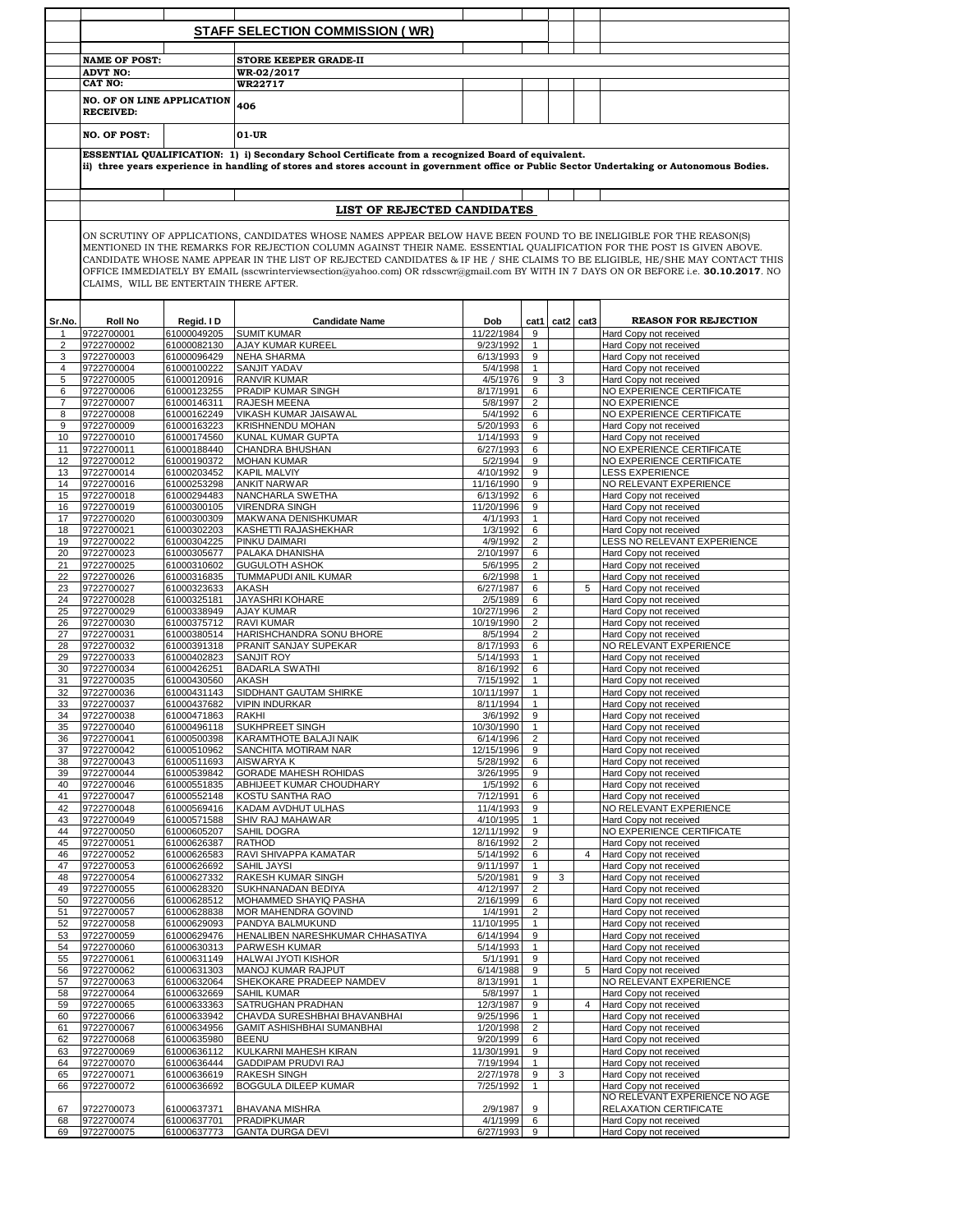| 70  | 9722700076 | 61000637809 | SANTOSHKUMAR GAUTAM              | 7/20/1993  | 9              | 3 |              | Hard Copy not received      |
|-----|------------|-------------|----------------------------------|------------|----------------|---|--------------|-----------------------------|
| 71  | 9722700077 | 61000637884 | ASHOK KUMAR DAS                  | 5/8/1992   | $\mathbf{1}$   |   |              | Hard Copy not received      |
| 72  | 9722700078 | 61000638099 | MANOJ KUMAR VAISHY               | 7/15/1991  | 9              |   |              | Hard Copy not received      |
| 73  | 9722700079 | 61000638523 | <b>DESAI MAHESHKUMAR</b>         | 6/16/1999  | 6              |   |              | Hard Copy not received      |
| 74  | 9722700081 | 61000638954 | <b>SATYAJIT DAS</b>              | 4/27/1992  | $\mathbf{1}$   |   |              | Hard Copy not received      |
| 75  | 9722700082 | 61000639984 | SAPAVAT RAMESH                   | 7/16/1996  | $\overline{2}$ |   |              | Hard Copy not received      |
| 76  | 9722700083 | 61000640284 | <b>KESHAV KUMPAWAT</b>           | 10/2/1991  | $\overline{c}$ |   |              | Hard Copy not received      |
|     |            |             |                                  |            |                |   |              |                             |
| 77  | 9722700084 | 61000640567 | THALE AMOL SANJAY                | 6/16/1993  | 9              |   |              | Hard Copy not received      |
| 78  | 9722700085 | 61000640890 | GAMIT MUKESHBHAI BHARATBHAI      | 6/1/1997   | $\overline{c}$ |   |              | Hard Copy not received      |
| 79  | 9722700086 | 61000641039 | MANURANJAN SONOWAL               | 1/21/1995  | $\overline{c}$ |   |              | Hard Copy not received      |
| 80  | 9722700087 | 61000643972 | WANKHADE MANGESH DILIP           | 1/16/1992  | $\mathbf{1}$   |   |              | Hard Copy not received      |
| 81  | 9722700088 | 61000644185 | <b>GOUTAM MAHALI</b>             | 6/20/1996  | $\overline{2}$ |   |              | Hard Copy not received      |
| 82  | 9722700089 | 61000644476 | MAVCHI DAVITBHAI MADANBHAI       | 12/3/1994  | $\overline{c}$ |   |              | Hard Copy not received      |
| 83  | 9722700090 | 61000645716 | <b>PREETI JAGLAN</b>             | 8/28/1993  | 9              |   |              | Hard Copy not received      |
| 84  | 9722700091 | 61000645925 | PATRANGE PRIYANKA ANIL           | 1/4/1997   | 6              |   |              | Hard Copy not received      |
|     | 9722700092 | 61000646379 | <b>UKEY TRIRASHMI ARUN</b>       | 4/12/1992  | $\mathbf{1}$   |   |              |                             |
| 85  |            |             |                                  |            |                |   |              | NO EXPERIENCE               |
| 86  | 9722700093 | 61000646821 | <b>RATAN SINGH</b>               | 8/16/1995  | $\mathbf{1}$   |   |              | Hard Copy not received      |
| 87  | 9722700094 | 61000647495 | <b>ANITA YADAV</b>               | 10/30/1993 | 9              |   |              | Hard Copy not received      |
| 88  | 9722700095 | 61000648428 | VASAVA SUNILBHAI DESHIYABHAI     | 3/12/1999  | $\overline{c}$ |   |              | Hard Copy not received      |
| 89  | 9722700096 | 61000649382 | YOGESH DEORAO TURANKAR           | 4/6/1992   | 6              |   |              | Hard Copy not received      |
| 90  | 9722700097 | 61000649412 | PRASAD RANGANATH CHAKANKAR       | 7/22/1994  | 9              |   |              | NO EXPERIENCE CERTIFICATE   |
| 91  | 9722700098 | 61000649631 | KUNAL SUDHAKAR TOTADE            | 3/20/1993  | $\mathbf{1}$   |   |              | Hard Copy not received      |
| 92  | 9722700099 | 61000650584 | <b>DURGESH PRAKASH JAMDAR</b>    | 1/18/1995  | 9              |   |              | Hard Copy not received      |
| 93  | 9722700100 | 61000650789 | <b>RATHOD HITESHKUMAR</b>        | 10/4/1988  | 9              |   |              | Hard Copy not received      |
|     |            |             |                                  |            |                |   |              |                             |
| 94  | 9722700101 | 61000651071 | <b>SHUBHAM KANFADE</b>           | 4/14/1994  | $\mathbf{1}$   |   |              | Hard Copy not received      |
| 95  | 9722700102 | 61000652717 | <b>DIVYA</b>                     | 7/5/1995   | $\mathbf{1}$   |   |              | Hard Copy not received      |
| 96  | 9722700103 | 61000654955 | <b>SREE RAMULU KOPPULA</b>       | 3/9/1988   | $\mathbf{1}$   |   |              | Hard Copy not received      |
| 97  | 9722700104 | 61000655004 | MARAPE JYOTI CHANDU              | 1/29/1997  | $\overline{2}$ | 3 |              | Hard Copy not received      |
| 98  | 9722700105 | 61000655006 | <b>PAYODHI MANDAL</b>            | 8/25/1998  | 1              |   |              | Hard Copy not received      |
| 99  | 9722700106 | 61000656947 | <b>ARATI RAHANGDALE</b>          | 10/16/1995 | 6              |   |              | Hard Copy not received      |
| 100 | 9722700107 | 61000657204 | <b>RAMESH KUMAR CHOUBEY</b>      | 7/28/1979  | 9              | 3 |              | Hard Copy not received      |
| 101 | 9722700108 | 61000657750 | <b>GADGE AJINKYA CHANDRAKANT</b> | 5/17/1992  | 6              |   |              | NO RELEVANT EXPERIENCE      |
|     |            |             |                                  |            |                |   |              |                             |
| 102 | 9722700109 | 61000657790 | VISHNU KR                        | 7/6/1997   | 9              |   |              | Hard Copy not received      |
| 103 | 9722700110 | 61000658916 | <b>RAYUDU RAVI</b>               | 2/15/1995  | $\mathbf{1}$   |   |              | Hard Copy not received      |
| 104 | 9722700111 | 61000659035 | GAMIT NILESHBHAI RAISINGBHAI     | 2/22/1998  | $\overline{2}$ |   |              | Hard Copy not received      |
| 105 | 9722700112 | 61000659547 | DAREKAR JAGANNATH RANGNATH       | 3/16/1975  | 9              | 3 |              | Hard Copy not received      |
| 106 | 9722700113 | 61000660176 | NETRAPAL SINGH                   | 5/20/1996  | $\mathbf{1}$   |   |              | Hard Copy not received      |
| 107 | 9722700114 | 61000661129 | SWADESH SOLANKI                  | 5/1/1991   | $\mathbf{1}$   |   |              | Hard Copy not received      |
| 108 | 9722700115 | 61000661167 | POOJA SUTHAR                     | 1/1/1997   | 6              |   |              | Hard Copy not received      |
| 109 | 9722700116 | 61000662840 | <b>RANJANA</b>                   | 10/3/1993  |                |   |              | Hard Copy not received      |
|     |            |             |                                  |            | 6              |   |              |                             |
| 110 | 9722700117 | 61000662921 | GANISETTI SWAROOPA               | 7/11/1993  | 6              |   |              | Hard Copy not received      |
| 111 | 9722700118 | 61000663026 | <b>GEDAM SAURABH MUGUTRAO</b>    | 7/7/1994   | $\mathbf{1}$   |   |              | Hard Copy not received      |
| 112 | 9722700119 | 61000663735 | MOHITE ABHIJEET VITTHALRAO       | 9/26/1993  | 9              |   |              | LESS NO RELEVANT EXPERIENCE |
| 113 | 9722700120 | 61000663756 | PURNIMA                          | 7/1/1997   | $\overline{c}$ |   |              | Hard Copy not received      |
| 114 | 9722700121 | 61000664560 | LATEE SANKET SUBHASH             | 6/3/1993   | 6              |   |              | Hard Copy not received      |
| 115 | 9722700122 | 61000664596 | DHUTADMAL ABHIJEET DIGAMBAR      | 10/16/1995 | $\mathbf{1}$   |   |              | Hard Copy not received      |
| 116 | 9722700123 | 61000665035 | MESHRAM SWAPNALI PRAKASH         | 9/22/1990  | $\mathbf{1}$   |   |              | Hard Copy not received      |
|     |            |             |                                  |            |                |   |              |                             |
| 117 | 9722700124 | 61000665158 | VASAVA VIPEENBHAI MAHENDRABHAI   | 7/7/1995   | $\overline{2}$ |   |              | Hard Copy not received      |
| 118 | 9722700125 | 61000666182 | RAHUL BHAUSAHEB AYWALE           | 5/27/1991  | $\mathbf{1}$   |   |              | Hard Copy not received      |
| 119 | 9722700126 | 61000666398 | AMARTHALURI PRASANTH             | 5/15/1995  | 1              |   |              | Hard Copy not received      |
| 120 | 9722700127 | 61000666663 | <b>PRASHANT VASANT PAWAR</b>     | 12/31/1992 | 6              |   |              | Hard Copy not received      |
| 121 | 9722700128 | 61000668531 | JADHAV AMIT DIVAKAR              | 9/15/1992  | 9              |   |              | Hard Copy not received      |
| 122 | 9722700129 | 61000668967 | AKSHAY DATTARAM KHARADE          | 8/11/1992  | 9              |   |              | Hard Copy not received      |
| 123 | 9722700130 | 61000669394 | GAIKWAD SHASHIKANT HARICHANDRA   | 6/10/1986  | $\mathbf{1}$   |   |              | Hard Copy not received      |
| 124 | 9722700131 | 61000669434 | <b>ASHUTOSH BISWAS</b>           | 2/6/1998   | $\mathbf{1}$   |   |              | Hard Copy not received      |
|     |            |             |                                  |            |                |   |              |                             |
| 125 | 9722700132 | 61000670342 | SURYAKANT SANJAY RANSHUR         | 8/30/1993  | $\mathbf{1}$   |   |              | Hard Copy not received      |
| 126 | 9722700133 | 61000670568 | <b>SUCHARITA SAHOO</b>           | 1/12/1996  | 9              |   |              | Hard Copy not received      |
| 127 | 9722700134 | 61000670988 | THOMBARE RAHUL RAMCHANDRA        | 3/1/1986   | $\mathbf{1}$   |   |              | Hard Copy not received      |
| 128 | 9722700135 | 61000671299 | <b>SEKAR</b>                     | 10/2/1991  | 6              |   |              | Hard Copy not received      |
| 129 | 9722700136 | 61000671351 | JAYESHBHAI CHAUDHARI             | 3/4/1991   | $\overline{2}$ |   |              | Hard Copy not received      |
| 130 | 9722700137 | 61000674636 | PAWAR NAVNATH BABASAHEB          | 3/5/1983   | 9              |   | $\mathbf{A}$ | NO RELEVANT EXPERIENCE      |
| 131 | 9722700138 | 61000676065 | <b>SURAJ EKKA</b>                | 7/30/1998  | $\overline{2}$ | 3 |              | Hard Copy not received      |
| 132 | 9722700139 | 61000677544 | NARAHARISETTY SATYAVATHI         | 6/5/1993   | 9              |   |              | Hard Copy not received      |
|     | 9722700140 | 61000683049 | SUNIL KUMAR MEENA                | 12/7/1992  | $\overline{2}$ |   |              | Hard Copy not received      |
| 133 |            |             |                                  |            |                |   |              |                             |
| 134 | 9722700141 | 61000684085 | REKHA ANGADRAO BHOSLE            | 8/17/1992  | 9              |   |              | Hard Copy not received      |
| 135 | 9722700142 | 61000685303 | KHAIMRAJ MEENA                   | 8/15/1992  | $\overline{2}$ |   |              | Hard Copy not received      |
| 136 | 9722700143 | 61000685905 | JAGADALE SACHIN SHIVAJI          | 6/27/1981  | 9              | 3 |              | NO RELEVANT EXPERIENCE      |
| 137 | 9722700144 | 61000686557 | <b>BAGALE SURAJ MOHAN</b>        | 1/6/1994   | $\mathbf{1}$   |   |              | NO EXPERIENCE CERTIFICATE   |
| 138 | 9722700145 | 61000686591 | KARTHICK K R                     | 5/28/1998  | 9              |   |              | Hard Copy not received      |
| 139 | 9722700147 | 61000688226 | KHATVA JAGANNATH KHOKAN LILA     | 2/5/1993   | 9              |   |              | Hard Copy not received      |
| 140 | 9722700148 | 61000688451 | SONWANE DIGVIJAY BIBHISHAN       | 8/9/1993   | $\mathbf{1}$   |   |              | NO RELEVANT EXPERIENCE      |
| 141 | 9722700149 | 61000688887 | GAURAV GOPICHAND SHINDE          | 3/4/1995   | $\mathbf{1}$   |   |              | Hard Copy not received      |
| 142 | 9722700150 | 61000689264 | PATIL SANJAY GANPATI             | 5/1/1976   | 9              | 3 |              | Hard Copy not received      |
| 143 | 9722700151 | 61000689501 | RAHUL KUMAR CHOUDHARY            | 10/6/1997  | $\mathbf{1}$   |   |              | Hard Copy not received      |
|     |            |             |                                  |            |                |   |              |                             |
| 144 | 9722700152 | 61000690559 | KAPIL                            | 6/1/1992   | $\mathbf{1}$   |   |              | Hard Copy not received      |
| 145 | 9722700153 | 61000691538 | ASHWINI PANDURANG TAYSHETE       | 9/6/1992   | 6              |   |              | Hard Copy not received      |
| 146 | 9722700154 | 61000691762 | <b>MAMTA LAKRA</b>               | 10/6/1998  | $\overline{2}$ |   |              | Hard Copy not received      |
| 147 | 9722700155 | 61000694647 | JAMPANA NAVYASREE                | 1/5/1997   | $\mathbf{1}$   |   |              | Hard Copy not received      |
| 148 | 9722700156 | 61000695350 | <b>DANIEL KAMSON</b>             | 11/24/1993 | $\overline{2}$ |   |              | Hard Copy not received      |
| 149 | 9722700157 | 61000695595 | SAGAR ATMARAM SHIRSATH           | 10/23/1993 | $\mathbf{1}$   |   |              | Hard Copy not received      |
| 150 | 9722700158 | 61000697050 | MOON SHRUTIKA DEODATTA           | 3/24/1996  | $\mathbf{1}$   |   |              | Hard Copy not received      |
| 151 | 9722700159 | 61000700090 | GAMIT BHAGIRATHBHAI PRAKASHBHAI  | 4/12/1998  | $\overline{2}$ |   |              | Hard Copy not received      |
| 152 | 9722700160 | 61000701434 | SAROKAR PALLAVI NILKANTH         | 11/29/1994 | 6              |   |              | Hard Copy not received      |
|     |            |             |                                  |            |                |   |              |                             |
| 153 | 9722700161 | 61000701580 | GAMIT PHILIPBHAI BABLABHAI       | 9/13/1997  | $\overline{2}$ |   |              | Hard Copy not received      |
| 154 | 9722700162 | 61000702298 | <b>KAPTAN SINGH MEENA</b>        | 6/10/1992  | $\overline{2}$ |   |              | Hard Copy not received      |
| 155 | 9722700163 | 61000703941 | VISHAKHA PRAKASH PANCHAL         | 6/2/1991   | 6              |   |              | Hard Copy not received      |
| 156 | 9722700164 | 61000705134 | ASWATH KUMAR CP                  | 10/2/1966  | 9              | 3 |              | Hard Copy not received      |
| 157 | 9722700165 | 61000705779 | <b>MARSHILA TOPPO</b>            | 3/18/1998  | $\overline{c}$ |   |              | Hard Copy not received      |
| 158 | 9722700166 | 61000708931 | CHANDAN SARKAR                   | 3/7/1992   | 9              |   |              | Hard Copy not received      |
| 159 | 9722700167 | 61000709580 | SACHIN HARISHCHANDRA GAWAI       | 1/21/1986  | $\mathbf{1}$   |   |              | Hard Copy not received      |
| 160 | 9722700168 | 61000715630 | PRITI ANIL YADAV                 | 6/30/1993  | 6              |   |              | Hard Copy not received      |
|     |            |             |                                  |            |                |   |              |                             |
| 161 | 9722700169 | 61000717532 | SUNIL BABAN SHINDE               | 11/3/1979  | 9              | 3 |              | Hard Copy not received      |
| 162 | 9722700170 | 61000718090 | PATIL KOMAL RAVINDRA             | 1/1/1999   | 6              |   |              | Hard Copy not received      |
| 163 | 9722700171 | 61000718193 | <b>ARUN PANDEY</b>               | 9/15/1998  | 9              |   |              | Hard Copy not received      |
| 164 | 9722700172 | 61000718531 | LINGARAJA H                      | 11/3/1991  | 9              |   |              | NO RELEVANT EXPERIENCE      |
| 165 | 9722700173 | 61000721089 | ANIL KUMAR                       | 7/4/1995   | $\mathbf{1}$   |   |              | Hard Copy not received      |
| 166 | 9722700174 | 61000721551 | WALDE AKSHAY RAJKUMAR            | 6/27/1995  | $\mathbf{1}$   |   |              | Hard Copy not received      |
|     |            |             |                                  |            |                |   |              |                             |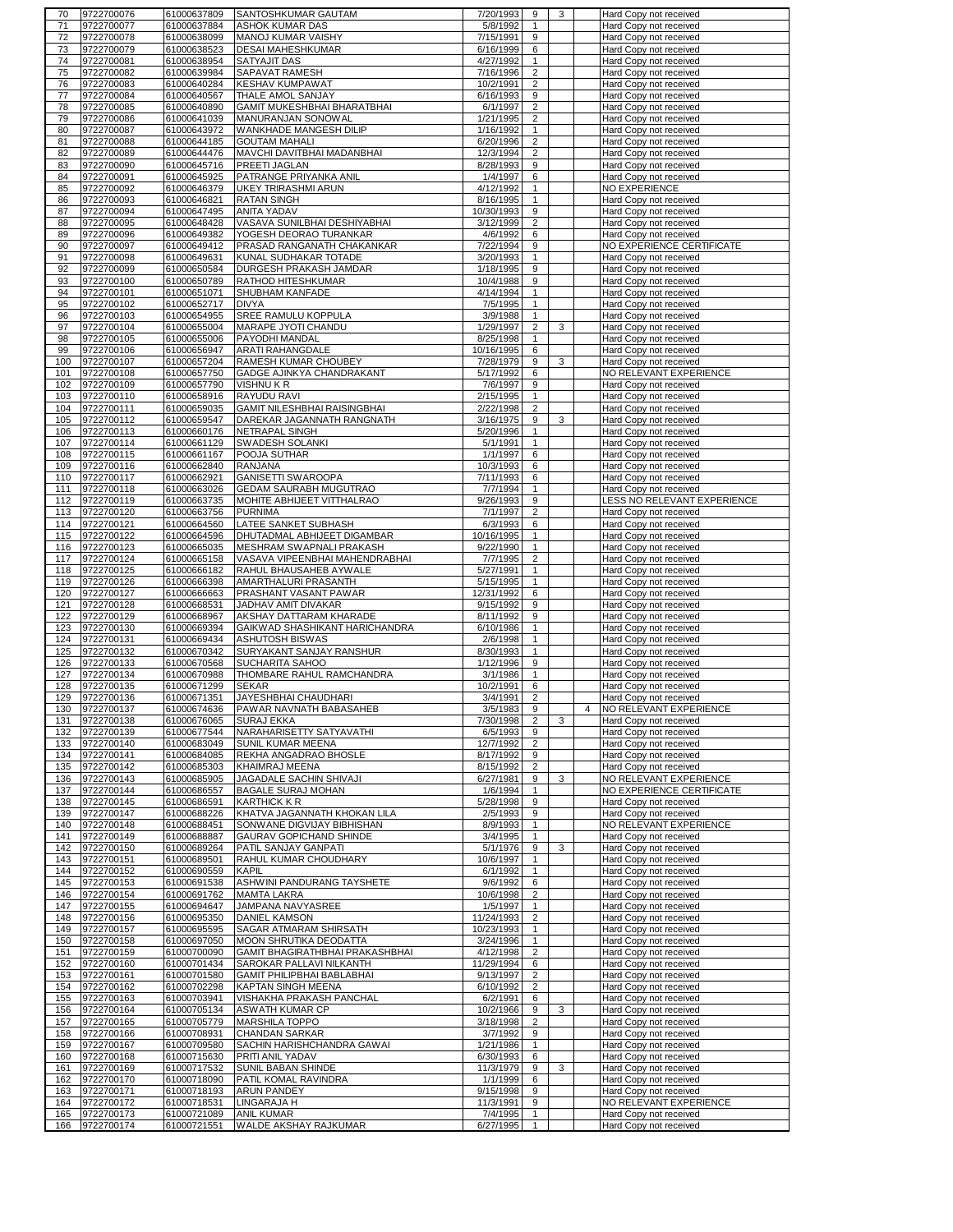| 167        | 9722700175               | 61000722642                | PAWAN RAMESH PATIL                                              | 2/22/1994               | 9                            |        |                | NO 12 TH CERTIFICATE NO EXPERIENCE               |
|------------|--------------------------|----------------------------|-----------------------------------------------------------------|-------------------------|------------------------------|--------|----------------|--------------------------------------------------|
| 168        | 9722700176               | 61000723296                | SHYAMSUNDAR BAIDYA                                              | 7/16/1995               | $\mathbf{1}$                 |        |                | Hard Copy not received                           |
| 169<br>170 | 9722700177<br>9722700178 | 61000724383<br>61000725482 | J DINESH KUMAR<br>D THIYAGARAJAN                                | 1/10/1994<br>10/21/1991 | 2<br>6                       |        |                | Hard Copy not received<br>Hard Copy not received |
| 171        | 9722700179               | 61000726071                | <b>SYED GHOUSE PASHA</b>                                        | 1/26/1980               | 9                            |        |                | Hard Copy not received                           |
| 172        | 9722700180               | 61000726149                | KUVADIYA HARDIK                                                 | 3/7/1994                | 6                            |        |                | Hard Copy not received                           |
| 173        | 9722700181               | 61000726522                | KUWADIYA ASHOKBHAI                                              | 7/3/1995                | 6                            |        |                | Hard Copy not received                           |
| 174<br>175 | 9722700182<br>9722700183 | 61000726645<br>61000729922 | KINHALA DILIP<br><b>ANUPAM KUMAR</b>                            | 8/3/1996<br>8/19/1992   | 6<br>$\mathbf{1}$            |        |                | Hard Copy not received<br>Hard Copy not received |
| 176        | 9722700184               | 61000730388                | KUNTI VISHWAKARMA                                               | 8/3/1995                | 6                            |        |                | Hard Copy not received                           |
| 177        | 9722700185               | 61000731408                | ANIKET SATYVIJAY KHANANDE                                       | 7/14/1997               | $\overline{2}$               |        |                | Hard Copy not received                           |
| 178        | 9722700186               | 61000731608                | NITIS KUMAR DAS                                                 | 3/8/1981                | 9                            | 3      |                | Hard Copy not received                           |
| 179<br>180 | 9722700187<br>9722700188 | 61000734951<br>61000735637 | AMANDEEP SINGH<br>PATRE HITESH VITTHALRAO                       | 8/20/1995<br>1/27/1983  | $\mathbf{1}$<br>9            |        | $\overline{4}$ | Hard Copy not received<br>Hard Copy not received |
| 181        | 9722700189               | 61000736901                | YOGITA SHAMBHAU THAKUR                                          | 11/5/1997               | 6                            |        |                | Hard Copy not received                           |
| 182        | 9722700190               | 61000738076                | RAHUL                                                           | 11/16/1998              | $\mathbf{1}$                 |        |                | Hard Copy not received                           |
| 183        | 9722700191               | 61000739218                | PATEL ANILKUMAR MADHUBHAI                                       | 11/9/1988               | $\overline{2}$               |        |                | Hard Copy not received                           |
| 184<br>185 | 9722700192<br>9722700193 | 61000740711<br>61000740860 | SOLANKI JAYSINH<br><b>GOHEL RUTVIK</b>                          | 7/10/1998<br>7/21/1999  | 6<br>6                       |        |                | Hard Copy not received<br>Hard Copy not received |
| 186        | 9722700194               | 61000741256                | CHAKALI VEERESH                                                 | 5/1/1997                | 6                            |        |                | Hard Copy not received                           |
| 187        | 9722700195               | 61000741373                | RAKESH                                                          | 1/4/1994                | 6                            |        | $\overline{4}$ | Hard Copy not received                           |
| 188        | 9722700196               | 61000741674                | UMARKAR VIJAY KISHOR                                            | 10/7/1989               | 6                            |        |                | Hard Copy not received                           |
| 189<br>190 | 9722700197<br>9722700198 | 61000742031<br>61000742348 | LILHARE VAISHALI KAPURCHAND<br>RATHOD KAVITA BABULAL            | 12/27/1990<br>1/2/1991  | 6<br>6                       |        |                | Hard Copy not received<br>Hard Copy not received |
| 191        | 9722700199               | 61000742592                | RUPALI ARUN CHAVAN                                              | 2/17/1998               | 9                            |        |                | Hard Copy not received                           |
| 192        | 9722700200               | 61000745215                | <b>HARESH RAM</b>                                               | 9/2/1997                | 9                            |        | $\overline{4}$ | Hard Copy not received                           |
| 193        | 9722700201               | 61000746108                | PARMAR JITENDRASINH JAGATSINH                                   | 10/28/1997              | 6                            |        |                | Hard Copy not received                           |
| 194<br>195 | 9722700202<br>9722700203 | 61000746694<br>61000748584 | <b>SAWANT RAJ MANOHAR</b><br><b>PARMAR VIKRAMSINH</b>           | 8/17/1999<br>8/5/1994   | 9<br>6                       |        |                | Hard Copy not received<br>Hard Copy not received |
| 196        | 9722700205               | 61000749738                | VISHAL RAGHUNATH JADHAV                                         | 10/17/1988              | $\mathbf{1}$                 |        |                | Hard Copy not received                           |
| 197        | 9722700206               | 61000751729                | <b>SUNIL KUMAR</b>                                              | 10/20/1984              | 9                            | 3      |                | NO RELEVANT EXPERIENCE                           |
| 198        | 9722700207               | 61000752469                | KIRAN BAJEERAO LAGADE                                           | 7/23/1994               | $\mathbf{1}$                 |        |                | Hard Copy not received                           |
| 199<br>200 | 9722700208<br>9722700209 | 61000755700<br>61000756025 | <b>ZALA JAYPALSINH RUPSINH</b><br><b>BHOI JAGRUTIBAHEN</b>      | 10/31/1992<br>4/1/1996  | 6<br>6                       |        |                | Hard Copy not received<br>Hard Copy not received |
| 201        | 9722700210               | 61000756997                | NILESH DHAKAL BHORE                                             | 3/27/1988               | 2                            |        |                | Hard Copy not received                           |
| 202        | 9722700211               | 61000758038                | KAWALE ANKITA DIGAMBAR                                          | 10/22/1994              | 6                            |        |                | Hard Copy not received                           |
| 203        | 9722700212               | 61000759124                | MOHAMMAD RAIS SHAIKH JAVED                                      | 8/11/1999               | 9                            |        |                | Hard Copy not received                           |
| 204<br>205 | 9722700213<br>9722700215 | 61000760081<br>61000761361 | <b>GIRISH CHANDRA</b><br>KUNA MOHANRAO                          | 3/1/1978<br>7/18/1997   | 9<br>$\mathbf{1}$            | 3<br>3 |                | Hard Copy not received<br>Hard Copy not received |
| 206        | 9722700216               | 61000762480                | <b>ASHWINI UBALE</b>                                            | 9/17/1995               | $\mathbf{1}$                 |        |                | Hard Copy not received                           |
| 207        | 9722700217               | 61000764806                | <b>SADASHIV TUKANAWAR</b>                                       | 12/10/1992              | 9                            |        |                | Hard Copy not received                           |
| 208        | 9722700218               | 61000765400                | SADANSHIV PRADEEP DINKUMAR                                      | 11/20/1991              | $\mathbf{1}$                 |        |                | Hard Copy not received                           |
| 209<br>210 | 9722700219<br>9722700220 | 61000765657<br>61000766389 | PARMAR JEETENDRAKUMAR NARANBHAI<br>SENAMA SENDHABHAI AMARATBHAI | 8/10/1995<br>6/26/1993  | $\mathbf{1}$<br>$\mathbf{1}$ |        |                | Hard Copy not received<br>Hard Copy not received |
| 211        | 9722700221               | 61000766850                | NILESH NIVRUTTI DIGE                                            | 6/16/1991               | 9                            |        |                | Hard Copy not received                           |
| 212        | 9722700222               | 61000767168                | <b>AKASH MAHADEV ADSULE</b>                                     | 12/10/1997              | $\mathbf{1}$                 |        |                | Hard Copy not received                           |
| 213        | 9722700223               | 61000767470                | SATISH KUMAR                                                    | 12/14/1981              | 6                            | 3      |                | Hard Copy not received                           |
| 214<br>215 | 9722700224<br>9722700225 | 61000767971<br>61000768553 | HINGANKAR DIPALI RAJENDRA<br>RAMPRASAD VISHWAKARMA              | 6/11/1996<br>6/25/1991  | 9<br>6                       |        |                | Hard Copy not received<br><b>LESS EXPERIENCE</b> |
| 216        | 9722700226               | 61000769251                | <b>PREM SINGH</b>                                               | 5/5/1994                | $\mathbf{1}$                 |        |                | Hard Copy not received                           |
| 217        | 9722700227               | 61000770224                | <b>DIPAK RAVI BARVE</b>                                         | 10/19/1998              | $\mathbf{1}$                 |        |                | Hard Copy not received                           |
| 218        | 9722700228               | 61000770663                | <b>GHADI NITESH CHANDRAKANT</b>                                 | 4/11/1995               | 9                            |        |                | Hard Copy not received                           |
| 219        | 9722700229               | 61000773672                | <b>BORGE SHIVAJI TANAJI</b>                                     | 9/28/1982               | 9                            | 3      |                | NO 10TH NO EXPERIENCE CERTIFICATE                |
| 220        | 9722700230               | 61000774194                | KORRAPATI CHENNAKESAVA REDDY                                    | 10/23/1996              | 6                            |        |                | Hard Copy not received                           |
| 221        | 9722700231               | 61000775767                | SUSHMA                                                          | 1/6/1996                | 6                            | 3      |                | Hard Copy not received                           |
| 222        | 9722700232               | 61000775929                | <b>MADHAVA V S</b>                                              | 5/14/1997               | 6                            |        |                | <b>NO EXPERIENCE</b>                             |
| 223<br>224 | 9722700233<br>9722700234 | 61000776520<br>61000776647 | SURWASE VIJAY DIGAMBAR<br>MADANE VAISHALI RAJARAM               | 4/15/1993<br>12/20/1990 | $\mathbf{1}$<br>6            |        |                | Hard Copy not received<br>NO RELEVANT EXPERIENCE |
| 225        | 9722700235               | 61000776948                | GAMIT PRATIKBHAI BALUBHAI                                       | 5/13/1996               | $\overline{2}$               |        |                | Hard Copy not received                           |
| 226        | 9722700236               | 61000778013                | <b>BAJRANG</b>                                                  | 3/18/1995               | $\mathbf{1}$                 |        |                | Hard Copy not received                           |
| 227        | 9722700237               | 61000778889                | MARU PARULBEN                                                   | 7/17/1988               | $\mathbf{1}$                 |        |                | Hard Copy not received                           |
| 228<br>229 | 9722700238<br>9722700239 | 61000778972<br>61000781620 | SINGH VINEETA YOGENDRAKUMAR<br>SHAIK MASTAN VALI                | 1/24/1992<br>4/19/1990  | 9<br>6                       |        |                | Hard Copy not received<br>Hard Copy not received |
| 230        | 9722700240               | 61000783270                | VINOD ARUN AHIRE                                                | 5/14/1991               | 6                            |        |                | Hard Copy not received                           |
| 231        | 9722700241               | 61000783962                | PRAJWAL RAMDAS JAWALKAR                                         | 4/11/1998               | 9                            |        |                | NO EXPERIENCE                                    |
| 232        | 9722700242               | 61000784071                | <b>VIVEK VIDYARTHI</b>                                          | 10/6/1992               | 9                            |        |                | Hard Copy not received                           |
| 233<br>234 | 9722700243<br>9722700244 | 61000784414<br>61000784636 | SURAJ DHRUVBAL BAWANE<br><b>DHADVE ASHWINI ASHOK</b>            | 10/7/1994<br>10/20/1993 | 6<br>6                       |        |                | Hard Copy not received<br>Hard Copy not received |
| 235        | 9722700245               | 61000785022                | <b>SUVARNA PAWAR</b>                                            | 5/29/1999               | 9                            |        |                | Hard Copy not received                           |
| 236        | 9722700246               | 61000785979                | GOTARNE MANUJA GURUNATH                                         | 6/19/1999               | 9                            |        |                | Hard Copy not received                           |
| 237        | 9722700247               | 61000788172                | <b>SARASWATI</b>                                                | 7/1/1993                | $\overline{2}$               |        |                | Hard Copy not received                           |
| 238<br>239 | 9722700248<br>9722700249 | 61000788207<br>61000788528 | SONAL PANDEY<br>DHARAM RAJ MEENA                                | 8/9/1994<br>6/15/1994   | 9<br>2                       |        |                | Hard Copy not received<br>NO EXPERIENCE          |
| 240        | 9722700250               | 61000788877                | JITENDRA NANA ZANJE                                             | 1/9/1996                | $\overline{c}$               |        |                | Hard Copy not received                           |
| 241        | 9722700251               | 61000790460                | SANGEETA KUMARI                                                 | 1/3/1992                | 6                            |        |                | Hard Copy not received                           |
| 242        | 9722700252               | 61000790478<br>61000790678 | WANKHADE GAUTAM DILIP<br>KAKARLA SYAM BABU                      | 3/12/1991<br>8/13/1992  | $\mathbf{1}$<br>$\mathbf{1}$ |        |                | Hard Copy not received<br>Hard Copy not received |
| 243<br>244 | 9722700253<br>9722700254 | 61000790723                | SHIMNA J K                                                      | 7/26/1992               | 6                            |        |                | Hard Copy not received                           |
| 245        | 9722700255               | 61000791516                | SAWANT POOJA SUNIL                                              | 8/20/1999               | $\mathbf{1}$                 |        |                | Hard Copy not received                           |
| 246        | 9722700256               | 61000791843                | PRAKASH DHARMA DAVARE                                           | 7/26/1995               | $\overline{c}$               |        |                | Hard Copy not received                           |
| 247<br>248 | 9722700257<br>9722700258 | 61000792172<br>61000792761 | RABARI NIKUNJKUMAR<br>CHAWARE SHRUTI MOHAN                      | 1/16/1996<br>1/19/1992  | 6<br>$\mathbf{1}$            |        |                | Hard Copy not received<br>NO RELEVANT EXPERIENCE |
| 249        | 9722700259               | 61000793508                | <b>ROHIT</b>                                                    | 12/24/1993              | 9                            |        | 5              | Hard Copy not received                           |
| 250        | 9722700260               | 61000793682                | VIRADIYA RUSHIKA TRIKAMBHAI                                     | 3/5/1999                | 9                            |        |                | Hard Copy not received                           |
| 251        | 9722700261               | 61000793901                | VAJA REETABA JAGDISHSINH                                        | 7/15/1998               | 9                            |        |                | Hard Copy not received                           |
| 252<br>253 | 9722700262<br>9722700263 | 61000794116<br>61000794238 | VAJA HINABA SHIVRAJSINH<br><b>HAVESH</b>                        | 6/24/1994<br>7/15/1988  | 9<br>$\mathbf{1}$            |        | 5              | Hard Copy not received<br>Hard Copy not received |
| 254        | 9722700264               | 61000794395                | SWETANGI BALDEVBHAI SAKSENA                                     | 8/11/1999               | $\mathbf{1}$                 |        |                | Hard Copy not received                           |
| 255        | 9722700265               | 61000794616                | <b>SATYAJIT ROY</b>                                             | 2/22/1993               | $\mathbf{1}$                 |        |                | Hard Copy not received                           |
| 256        | 9722700266               | 61000794702                | SATYANARYAN GURJAR                                              | 10/12/1994              | 6                            |        |                | Hard Copy not received                           |
| 257<br>258 | 9722700267<br>9722700268 | 61000794730<br>61000795094 | <b>TOUFIK BASHIR SHAIKH</b><br>AKIL                             | 6/4/1996<br>3/29/1991   | 9<br>9                       |        | 5              | Hard Copy not received<br>Hard Copy not received |
| 259        | 9722700269               | 61000795667                | <b>TELLAPUTTA PREM KUMAR</b>                                    | 4/9/1997                | $\mathbf{1}$                 |        |                | Hard Copy not received                           |
| 260        | 9722700270               | 61000797573                | ADAPA KIRAN KUMAR NAIDU                                         | 8/21/1993               | $\overline{c}$               |        |                | Hard Copy not received                           |
| 261        | 9722700271               | 61000798553                | PARMAR SANJAYSINH                                               | 2/19/1993               | 6                            |        |                | Hard Copy not received                           |
| 262        | 9722700272               | 61000798895                | <b>BASANTI</b>                                                  | 6/3/1999                | $\overline{2}$               |        |                | Hard Copy not received                           |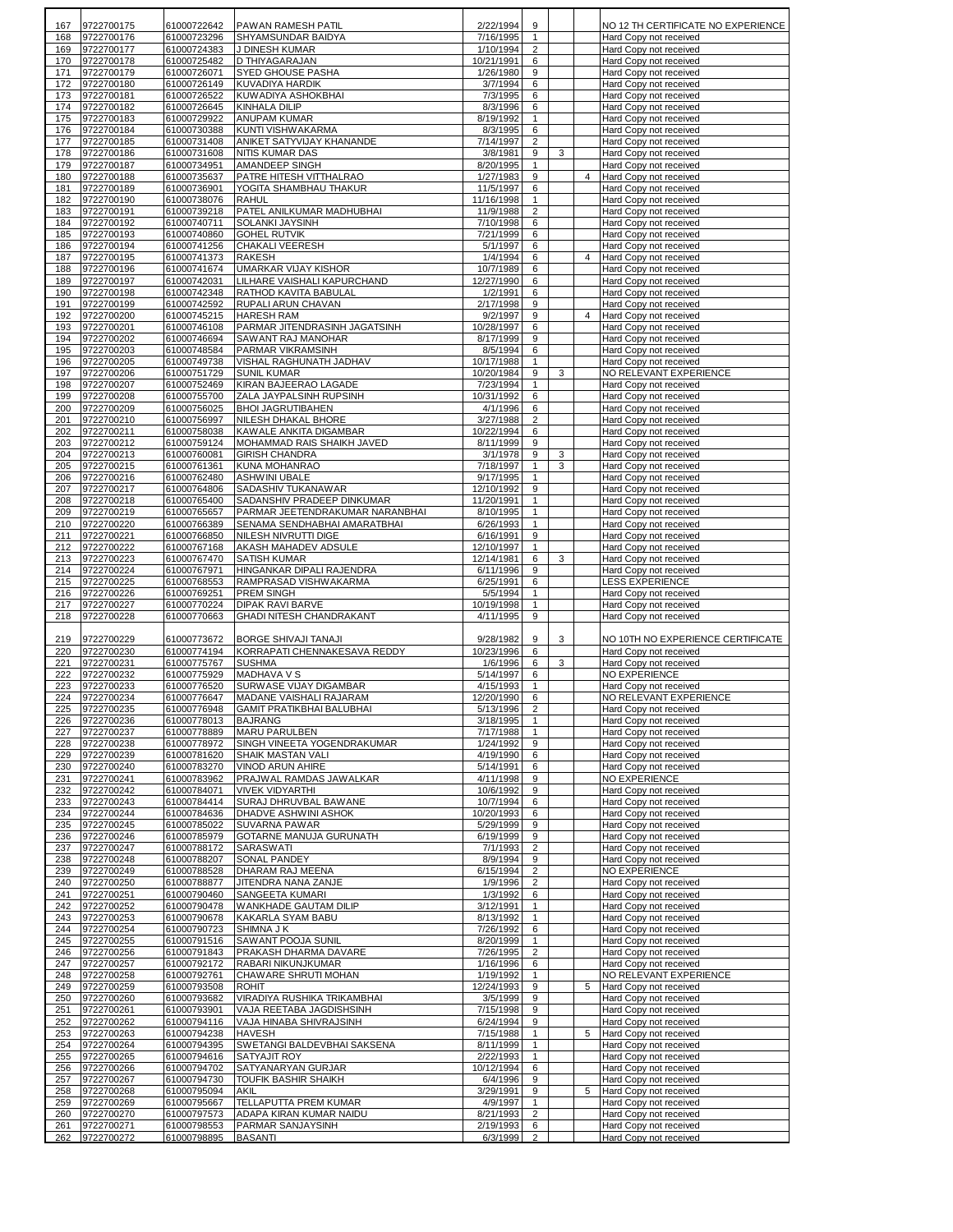| 263        | 9722700273               | 61000802661                | <b>SHARON</b>                                            | 5/10/1996<br>6                               |                | Hard Copy not received                           |
|------------|--------------------------|----------------------------|----------------------------------------------------------|----------------------------------------------|----------------|--------------------------------------------------|
| 264        | 9722700274               | 61000802838                | CHUDASAMA DHARMISHTHABA REVATUBHA                        | 7/18/1997<br>9                               |                | Hard Copy not received                           |
| 265        | 9722700275               | 61000803209                | <b>NAZRE ALAM</b>                                        | 4/24/1997<br>6                               | 4              | Hard Copy not received                           |
| 266        | 9722700276               | 61000803518                | <b>MUKESH KUMAR</b>                                      | 12/22/1993<br>$\mathbf{1}$                   | 5              | Hard Copy not received                           |
| 267        | 9722700277               | 61000803999                | BAGAD KETANKUMAR BHAWAKA                                 | $\overline{2}$<br>11/8/1992                  |                | Hard Copy not received                           |
| 268        | 9722700278               | 61000805688                | NARESH HARIDAS YUNATHE                                   | 10/28/1989<br>2                              |                | Hard Copy not received                           |
| 269<br>270 | 9722700279<br>9722700280 | 61000806341<br>61000807778 | ZALA VISHVARAJSINH<br>PARMAR RAJANSINH KARMANBHAI        | 3/15/1997<br>9<br>12/28/1998<br>$\mathbf{1}$ |                | Hard Copy not received<br>Hard Copy not received |
| 271        | 9722700281               | 61000808861                | PATEL UMESHBHAI MENUBHAI                                 | $\overline{2}$<br>9/29/1991                  |                | Hard Copy not received                           |
| 272        | 9722700282               | 61000809330                | MALLELA POWLU                                            | 10/1/1982<br>$\mathbf{1}$                    |                | Hard Copy not received                           |
| 273        | 9722700283               | 61000809856                | PARMAR VIJAYSINH LAXMANSINH                              | 7/24/1987<br>6                               | 4              | Hard Copy not received                           |
| 274        | 9722700284               | 61000811940                | <b>BATTU SUMALATHA</b>                                   | 4/5/1994<br>9                                |                | Hard Copy not received                           |
| 275        | 9722700285               | 61000812044                | SALIVENDRA CHANDRA LEKHA                                 | 4/15/1997<br>$\mathbf{1}$                    |                | Hard Copy not received                           |
| 276        | 9722700286               | 61000812278                | CHINTALA KRISHNA                                         | 4/2/1985<br>6                                |                | Hard Copy not received                           |
| 277        | 9722700287               | 61000814166                | SURESH PANDURANG DHAKANE                                 | 5/28/1987<br>6                               |                | NO RELEVANT EXPERIENCE                           |
| 278        | 9722700288               | 61000815220                | KAMBLE DHANAJI MAHADEO                                   | 8/16/1995<br>1                               |                | Hard Copy not received                           |
| 279        | 9722700289               | 61000815567                | RACHANA SANJAY DESHMUKH                                  | 9<br>12/20/1990                              |                | Hard Copy not received                           |
| 280        | 9722700290               | 61000815895                | VANSHIKA JOHARI                                          | 1/16/1998<br>9                               |                | Hard Copy not received                           |
| 281        | 9722700291               | 61000816171                | KORE GIRISH SHRIKANT                                     | 9/27/1994<br>9                               |                | Hard Copy not received                           |
| 282        | 9722700292               | 61000817985                | GAYATRI MUNUSWAMY PILLEY                                 | 5/23/1992<br>9                               |                | Hard Copy not received                           |
| 283        | 9722700293               | 61000818066                | <b>NIKITA VERMA</b>                                      | $\mathbf{1}$<br>9/8/1998                     |                | Hard Copy not received                           |
| 284        | 9722700294<br>9722700295 | 61000818359<br>61000818574 | SOLANKI PANKAJKUMAR ARJANBHAI<br>VISHAL ASHOK LENDAVE    | 7/11/1994<br>6<br>5/3/1982<br>9              |                | Hard Copy not received<br>Hard Copy not received |
| 285<br>286 | 9722700296               | 61000818879                | AVINASH ASHOK DASUD                                      | 5/19/1993<br>1                               |                | Hard Copy not received                           |
| 287        | 9722700297               | 61000819339                | JAVED AHMED                                              | 7/5/1987<br>9                                |                | Hard Copy not received                           |
| 288        | 9722700298               | 61000819584                | SHENDE ABHIJEET ARUNRAO                                  | 2/24/1991<br>6                               |                | NO RELEVANT EXPERIENCE                           |
| 289        | 9722700299               | 61000820347                | BHAMARE LABHESH MOTHABHAU                                | 7/9/1997<br>6                                |                | NO DOCUMENT ENCLOSE                              |
| 290        | 9722700300               | 61000820411                | <b>BAHIRAM RAM BABURAO</b>                               | 3/23/1988<br>2                               |                | Hard Copy not received                           |
| 291        | 9722700301               | 61000820518                | KARDILE AKSHAY KISHOR                                    | 3/20/1996<br>9                               |                | Hard Copy not received                           |
| 292        | 9722700302               | 61000820550                | PISAL OMKAR ASHOK                                        | 10/21/1995<br>9                              |                | Hard Copy not received                           |
| 293        | 9722700303               | 61000823067                | VIKRAM EKNATH ILAG                                       | 4/1/1992<br>9                                |                | Hard Copy not received                           |
| 294        | 9722700304               | 61000823462                | PATIL VINAYAK MADHUKAR                                   | 5/1/1994<br>9                                |                | Hard Copy not received                           |
| 295        | 9722700305               | 61000824174                | <b>MUKESH KUMAR</b>                                      | 7/19/1992<br>$\mathbf{1}$                    |                | Hard Copy not received                           |
| 296        | 9722700306               | 61000824494                | CHAUDHARI HARSH                                          | 4/11/1992<br>6                               |                | Hard Copy not received                           |
| 297        | 9722700307               | 61000824512                | ASHWINI BHAGWAN CHOURE                                   | 2/12/1997<br>6                               |                | Hard Copy not received                           |
| 298        | 9722700308               | 61000824516                | AMOL SANJAY PAWAR                                        | 6/19/1999<br>2                               |                | Hard Copy not received                           |
| 299        | 9722700309               | 61000825167                | DAMOR ANKURKUMAR BADABHAI                                | 6/1/1999<br>$\overline{2}$                   |                | Hard Copy not received                           |
| 300        | 9722700310               | 61000825592                | REKHA KUMARI VERMA                                       | 6/9/1999<br>$\mathbf{1}$                     |                | Hard Copy not received                           |
| 301        | 9722700311               | 61000825753                | <b>BAINT SINGH</b>                                       | 11/3/1994<br>1                               |                | Hard Copy not received                           |
| 302        | 9722700312               | 61000825835                | <b>KETAN CHAVDA</b>                                      | 9/4/1999<br>$\mathbf{1}$                     |                | Hard Copy not received                           |
| 303<br>304 | 9722700313               | 61000826271                | GANESH SHANKAR PAWAR                                     | 6/1/1994<br>$\overline{2}$<br>$\overline{2}$ |                | Hard Copy not received                           |
| 305        | 9722700314<br>9722700315 | 61000826771                | PALIYAVIPULBHAIRAMESHBHAI<br>BANDHEKAR ASHWINI UTTAMRAO  | 3/15/1994<br>7/18/1994<br>6                  |                | Hard Copy not received<br>Hard Copy not received |
| 306        | 9722700316               | 61000826906<br>61000828293 | KALE SHUBHANGEE SANJAY                                   | 11/25/1997<br>$\overline{2}$                 |                | Hard Copy not received                           |
| 307        | 9722700317               | 61000828383                | <b>RAMDAS</b>                                            | 2/18/1993<br>1                               |                | Hard Copy not received                           |
| 308        | 9722700318               | 61000828471                | KALE SACHIN SANJAY                                       | $\overline{2}$<br>2/28/1996                  |                | Hard Copy not received                           |
| 309        | 9722700319               | 61000829195                | RAVI KUMAR VERMA                                         | 6/5/1998<br>1                                |                | Hard Copy not received                           |
| 310        | 9722700320               | 61000829372                | SANGA KALPESH                                            | 3/8/1998<br>6                                |                | Hard Copy not received                           |
| 311        | 9722700321               | 61000829534                | <b>KUVADIYA SATISH</b>                                   | 5/2/1997<br>6                                |                | Hard Copy not received                           |
|            |                          |                            |                                                          |                                              |                |                                                  |
| 312        | 9722700322               | 61000831508                | <b>GOHEL RAVINA</b>                                      | 3/26/1997<br>2                               |                | Hard Copy not received                           |
| 313        | 9722700323               | 61000831760                | KUSAMPUDI KRISHNAM RAJU                                  | 7/15/1991<br>6                               |                | Hard Copy not received                           |
| 314        | 9722700324               | 61000831961                | CHAUHAN MUNNABHAI AMUBHAI                                | 3/22/1996<br>6                               |                | Hard Copy not received                           |
| 315        | 9722700325               | 61000834646                | DATTA VITTHAL DHUMALE                                    | 7/30/1998<br>2                               | 4              | Hard Copy not received                           |
| 316        | 9722700326               | 61000834776                | PRAVIN POPAT VANMORE                                     | 9/7/1992<br>$\mathbf{1}$                     |                | Hard Copy not received                           |
| 317        | 9722700327               | 61000834810                | <b>RAJIV KUMAR</b>                                       | 1/8/1975<br>9                                | 3              | Hard Copy not received                           |
| 318        | 9722700328               | 61000835023                | DEVARAKONDA ANILKUMAR                                    | 12/8/1993<br>2                               |                | Hard Copy not received                           |
| 319        | 9722700329               | 61000835045                | INDRASEN DILIP ASAWALE                                   | 7/8/1991<br>2                                |                | Hard Copy not received                           |
| 320        | 9722700330               | 61000835566                | CHETAN KUMAR BAIRWA                                      | 12/18/1996<br>$\mathbf{1}$                   |                | Hard Copy not received                           |
| 321        | 9722700331               | 61000835600                | SHIYAL SONAL VALJIBHAI                                   | 11/17/1993<br>6                              |                | Hard Copy not received                           |
| 322        | 9722700333               | 61000838807                | SANKALIYA BHAVNABEN RAMABHAI                             | 6/11/1994<br>6                               |                | Hard Copy not received                           |
|            | 323 9722700334           | 61000838888                | HIRPARA SWETA DINESHBHAI                                 | 3/17/1996<br>9                               |                | Hard Copy not received                           |
| 324        | 9722700335               | 61000840535                | <b>POOJA</b>                                             | 2/8/1994<br>9<br>6                           |                | Hard Copy not received                           |
| 325<br>326 | 9722700336<br>9722700337 | 61000841706                | DHAVALE GANESH PUNDLIK<br>MER VAIBHAVBHAI BHUPATBHAI     | 2/10/1978<br>7/5/1994<br>6                   | 3              | Hard Copy not received                           |
| 327        | 9722700338               | 61000841996<br>61000842587 | NEHALKUMAR RATILAL PATEL                                 | 9/14/1991<br>$\overline{2}$                  |                | Hard Copy not received<br>Hard Copy not received |
| 328        | 9722700339               | 61000842766                | BARIYA DIVYESHKUMAR                                      | 9/25/1992<br>$\overline{2}$                  |                | Hard Copy not received                           |
| 329        | 9722700340               | 61000843163                | BHIL NITINBHAI JAVERBHAI                                 | 6<br>6/21/1990                               |                | Hard Copy not received                           |
| 330        | 9722700341               | 61000843406                | SANKAJ DIWADI                                            | 9/11/1994<br>9                               |                | NO EXPERIENCE                                    |
| 331        | 9722700342               | 61000843408                | ANNU GATHADI                                             | 4/3/1992<br>$\mathbf{1}$                     |                | Hard Copy not received                           |
| 332        | 9722700344               | 61000843904                | BHEEL HIMATBHAI JHAVERBHAI                               | 11/14/1987<br>6                              |                | Hard Copy not received                           |
| 333        | 9722700345               | 61000844449                | KHOKHAR AJAYBHAI                                         | 12/20/1996<br>6                              |                | Hard Copy not received                           |
| 334        | 9722700346               | 61000844937                | PATIL GAYATRI SACHIN                                     | 6/26/1999<br>9                               |                | Hard Copy not received                           |
| 335        | 9722700347               | 61000845191                | NAJUK CHAHANDE                                           | 8/19/1996<br>$\mathbf{1}$                    |                | Hard Copy not received                           |
| 336        | 9722700348               | 61000845507                | TANYA BHARDWAJ                                           | 3/13/1991<br>9                               |                | Hard Copy not received                           |
| 337        | 9722700349               | 61000845848                | OMKAR ANAND SHINDE                                       | 3/23/1997<br>9                               |                | Hard Copy not received                           |
| 338        | 9722700350               | 61000846370                | <b>GOHIL RAMDEVSINH</b>                                  | 6/1/1993<br>9                                |                | Hard Copy not received                           |
| 339        | 9722700351               | 61000846434                | <b>KRIPA SINDHU SAHU</b>                                 | 8/4/1984<br>9                                | 3              | NO EXPERIENCE                                    |
| 340<br>341 | 9722700352<br>9722700353 | 61000846654<br>61000846808 | BHARADWAJ SUSHAMA UMASHANKAR<br>PRANALI RAVIKANT DHAWALE | 12/26/1997<br>9<br>6/8/1995<br>9             |                | Hard Copy not received<br>Hard Copy not received |
| 342        | 9722700354               | 61000847709                | <b>VIPLAVE SHETE</b>                                     | 4/8/1993<br>9                                | $\overline{4}$ | NO EXPERIENCE                                    |
| 343        | 9722700355               | 61000848148                | GAMIT RITESHBHAI SINGABHAI                               | 5/9/1996<br>2                                |                | Hard Copy not received                           |
| 344        | 9722700356               | 61000848700                | <b>VIJAY KUMAR</b>                                       | 12/20/1992<br>1                              |                | Hard Copy not received                           |
| 345        | 9722700357               | 61000849848                | PARDEEP                                                  | 9/4/1993<br>9                                |                | Hard Copy not received                           |
| 346        | 9722700358               | 61000850642                | GAIKAWAD DATTATRAYA MADHUKAR                             | 3/12/1998<br>6                               | $\overline{4}$ | Hard Copy not received                           |
| 347        | 9722700359               | 61000850887                | GAIKWAD VISHAL MADHUKAR                                  | 7/4/1993<br>6                                | 4              | Hard Copy not received                           |
| 348        | 9722700360               | 61000850992                | SOLANKI SUNIL NAMDEV                                     | 6/24/1995<br>2                               |                | Hard Copy not received                           |
| 349        | 9722700361               | 61000851318                | DESAI HIRUBHAI JAYRAMBHAI                                | 1/24/1998<br>6                               |                | Hard Copy not received                           |
| 350        | 9722700362               | 61000851354                | BHAGAT KAILAS VISHNU                                     | 7/22/1989<br>6                               | $\overline{4}$ | Hard Copy not received                           |
| 351        | 9722700363               | 61000851582                | DANGAR VIRENDRABHAI                                      | 3/20/1998<br>6                               |                | Hard Copy not received                           |
| 352        | 9722700364               | 61000851716                | SAWANG SATENDRA BHAGAWAN                                 | 8/8/1993<br>$\mathbf{1}$                     |                | Hard Copy not received                           |
| 353        | 9722700365               | 61000852463                | MAHIDA YOGESHKUMAR RATILAL                               | $\overline{c}$<br>12/19/1996                 |                | Hard Copy not received                           |
| 354        | 9722700366               | 61000853005                | SAYLI KISAN SHINDE                                       | 10/7/1996<br>9                               |                | Hard Copy not received                           |
| 355        | 9722700367               | 61000854325                | NIKHIL AVINASH BAGLE                                     | 11/12/1990<br>9                              |                | Hard Copy not received                           |
| 356        | 9722700368               | 61000854798                | SARVESH ANAND SHINDE                                     | 5/23/1995<br>9                               |                | Hard Copy not received                           |
| 357        | 9722700369               | 61000855227                | YADAV BHARATDWAJ SHIVLAL                                 | 10/14/1979<br>9<br>$\mathbf{1}$              | 3              | Hard Copy not received                           |
| 358<br>359 | 9722700370<br>9722700371 | 61000856502<br>61000856792 | MARIMUTHU P<br>PARMAL SINGH                              | 1/11/1991<br>11/1/1990<br>1                  |                | Hard Copy not received<br>Hard Copy not received |